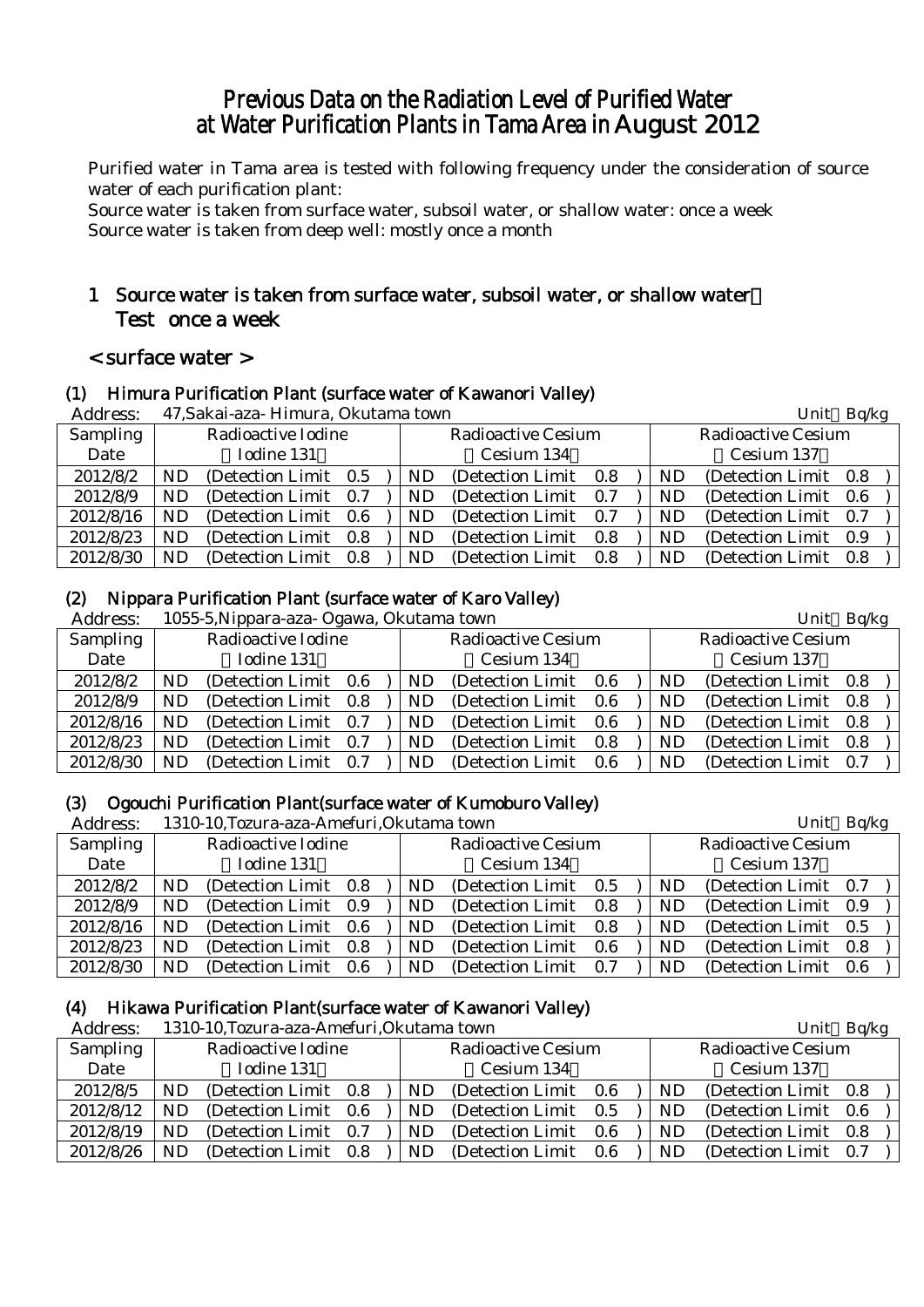### (5) Tokura Purification Plant(surface water of Bonbori River,Aki River)

| Address:  |    | 1261-2, Tokura, Akiruno city |         |     |                           |      |    | Unit                      | Bq/kg |  |
|-----------|----|------------------------------|---------|-----|---------------------------|------|----|---------------------------|-------|--|
| Sampling  |    | Radioactive Iodine           |         |     | <b>Radioactive Cesium</b> |      |    | <b>Radioactive Cesium</b> |       |  |
| Date      |    | Iodine 131                   |         |     | Cesium 134                |      |    | Cesium 137                |       |  |
| 2012/8/6  | ND | (Detection Limit)            | $0.8\,$ | ND  | (Detection Limit)         | 0.8  | ND | (Detection Limit)         | 0.8   |  |
| 2012/8/13 | ND | (Detection Limit)            | 0.7     | ND. | (Detection Limit)         | -0.6 | ND | (Detection Limit)         | 0.8   |  |
| 2012/8/20 | ND | (Detection Limit)            | 0.8     | ND  | (Detection Limit)         | 0.8  | ND | (Detection Limit)         | 0.9   |  |
| 2012/8/27 | ND | (Detection Limit)            | 0.6     | ND  | (Detection Limit)         | 0.6  | ND | (Detection Limit)         | 0.7   |  |

### (6) Fukasawa Purification Plant(surface water of Fukasawa River)

| Address:  |     | 560-6, Fukasawa, Akiruno city |     |     |                           |     |    | Unit                      | Bq/kg |  |
|-----------|-----|-------------------------------|-----|-----|---------------------------|-----|----|---------------------------|-------|--|
| Sampling  |     | Radioactive Iodine            |     |     | <b>Radioactive Cesium</b> |     |    | <b>Radioactive Cesium</b> |       |  |
| Date      |     | Iodine 131                    |     |     | Cesium 134                |     |    | Cesium 137                |       |  |
| 2012/8/7  | ND  | (Detection Limit 0.5          |     | ND  | (Detection Limit)         | 0.8 | ND | (Detection Limit)         | 0.8   |  |
| 2012/8/14 | ND. | (Detection Limit 0.5)         |     | ND. | (Detection Limit)         | 0.6 | ND | (Detection Limit)         | 0.8   |  |
| 2012/8/21 | ND  | (Detection Limit)             | 0.8 | ND. | (Detection Limit)         | 0.9 | ND | (Detection Limit)         | 0.9   |  |
| 2012/8/28 | ND  | (Detection Limit)             | 0.8 | ND  | (Detection Limit)         | 0.9 | ND | (Detection Limit)         | 0.9   |  |

### (7) Ottsu Purification Plant(surface water of Osawa River)

| Address:  |    | 1464-2, Ottsu, Akiruno city |  |            |                           |     |    | Unit                      | Bq/kg |  |
|-----------|----|-----------------------------|--|------------|---------------------------|-----|----|---------------------------|-------|--|
| Sampling  |    | Radioactive Iodine          |  |            | <b>Radioactive Cesium</b> |     |    | <b>Radioactive Cesium</b> |       |  |
| Date      |    | Iodine 131                  |  |            | Cesium 134                |     |    | Cesium 137                |       |  |
| 2012/8/7  | ND | (Detection Limit 0.8)       |  | ND         | (Detection Limit 0.7)     |     | ND | (Detection Limit 0.7)     |       |  |
| 2012/8/14 | ND | (Detection Limit 0.7)       |  | ND         | (Detection Limit 0.8)     |     | ND | (Detection Limit 0.7)     |       |  |
| 2012/8/21 | ND | (Detection Limit 0.7)       |  | ${\rm ND}$ | (Detection Limit)         | 0.9 | ND | (Detection Limit)         |       |  |
| 2012/8/28 | ND | (Detection Limit 0.7)       |  | ND         | (Detection Limit)         | 0.7 | ND | (Detection Limit)         | 0.9   |  |

# (8) Otaba Purification Plant(surface water of Otaba River)

Address: 498,Otaba-aza-Okunakachaya, Okutama town Unit Bq/kg

| Audress.  |    | 498.Otaba-aza-Okunakachaya, Okutama towif |  |     |                           |       | $UIIIU$ DU/Kg |                           |  |  |
|-----------|----|-------------------------------------------|--|-----|---------------------------|-------|---------------|---------------------------|--|--|
| Sampling  |    | Radioactive Iodine                        |  |     | <b>Radioactive Cesium</b> |       |               | <b>Radioactive Cesium</b> |  |  |
| Date      |    | Iodine 131                                |  |     | Cesium 134                |       |               | Cesium 137                |  |  |
| 2012/8/7  | ND | (Detection Limit 0.6)                     |  | ND  | (Detection Limit)         | - 0.6 | ND            | (Detection Limit 0.7)     |  |  |
| 2012/8/14 | ND | (Detection Limit 0.7)                     |  | ND. | (Detection Limit 0.6)     |       | ND            | (Detection Limit 0.7)     |  |  |
| 2012/8/21 | ND | (Detection Limit 0.6)                     |  | ND. | (Detection Limit)         | 0.7   | ND            | (Detection Limit 0.6)     |  |  |
| 2012/8/28 | ND | (Detection Limit 0.7)                     |  | ND. | (Detection Limit)         | 0.6   | ND            | (Detection Limit 0.8)     |  |  |

### (9) Tanasawa Purification Plant(surface water of Nishi Creek)

| Address:  |    | 583-5, Tanasawa-aza-kashiwanoki, Okutama town |     |  |     |                           | Unit | Bq/kg |                           |     |  |
|-----------|----|-----------------------------------------------|-----|--|-----|---------------------------|------|-------|---------------------------|-----|--|
| Sampling  |    | Radioactive Iodine                            |     |  |     | <b>Radioactive Cesium</b> |      |       | <b>Radioactive Cesium</b> |     |  |
| Date      |    | Iodine 131                                    |     |  |     | Cesium 134                |      |       | Cesium 137                |     |  |
| 2012/8/7  | ND | (Detection Limit 0.6)                         |     |  | ND  | (Detection Limit)         | 0.6  | ND.   | (Detection Limit 0.8)     |     |  |
| 2012/8/14 | ND | (Detection Limit 0.7)                         |     |  | ND. | (Detection Limit)         | 0.7  | ND    | (Detection Limit 0.8)     |     |  |
| 2012/8/21 | ND | (Detection Limit 0.7)                         |     |  | ND. | (Detection Limit)         | 0.6  | ND    | (Detection Limit 0.7)     |     |  |
| 2012/8/28 | ND | (Detection Limit)                             | 0.8 |  | ND  | (Detection Limit)         | 0.6  | ND    | (Detection Limit)         | 0.7 |  |

# < subsoil water >

### (1) Nariki Purification Plant (subsoil water of Nariki River)

Address: 7-1591-3, Nariki, Oume city Unit Bq/kg Sampling Date Radioactive Iodine Iodine 131 Radioactive Cesium Cesium 134 Radioactive Cesium Cesium 137 2012/8/1 | ND (Detection Limit 0.7 ) | ND (Detection Limit 0.7 ) | ND (Detection Limit 0.8 2012/8/8 | ND (Detection Limit 0.7 ) | ND (Detection Limit 0.6 ) | ND (Detection Limit 0.8  $2012/8/15$  ND (Detection Limit 0.7 ) ND (Detection Limit 0.7 ) ND (Detection Limit 0.8  $2012/8/22$  ND (Detection Limit 0.8 ) ND (Detection Limit 0.8 ) ND (Detection Limit 0.8 2012/8/29 | ND (Detection Limit 0.7 ) | ND (Detection Limit 0.7 ) | ND (Detection Limit 0.8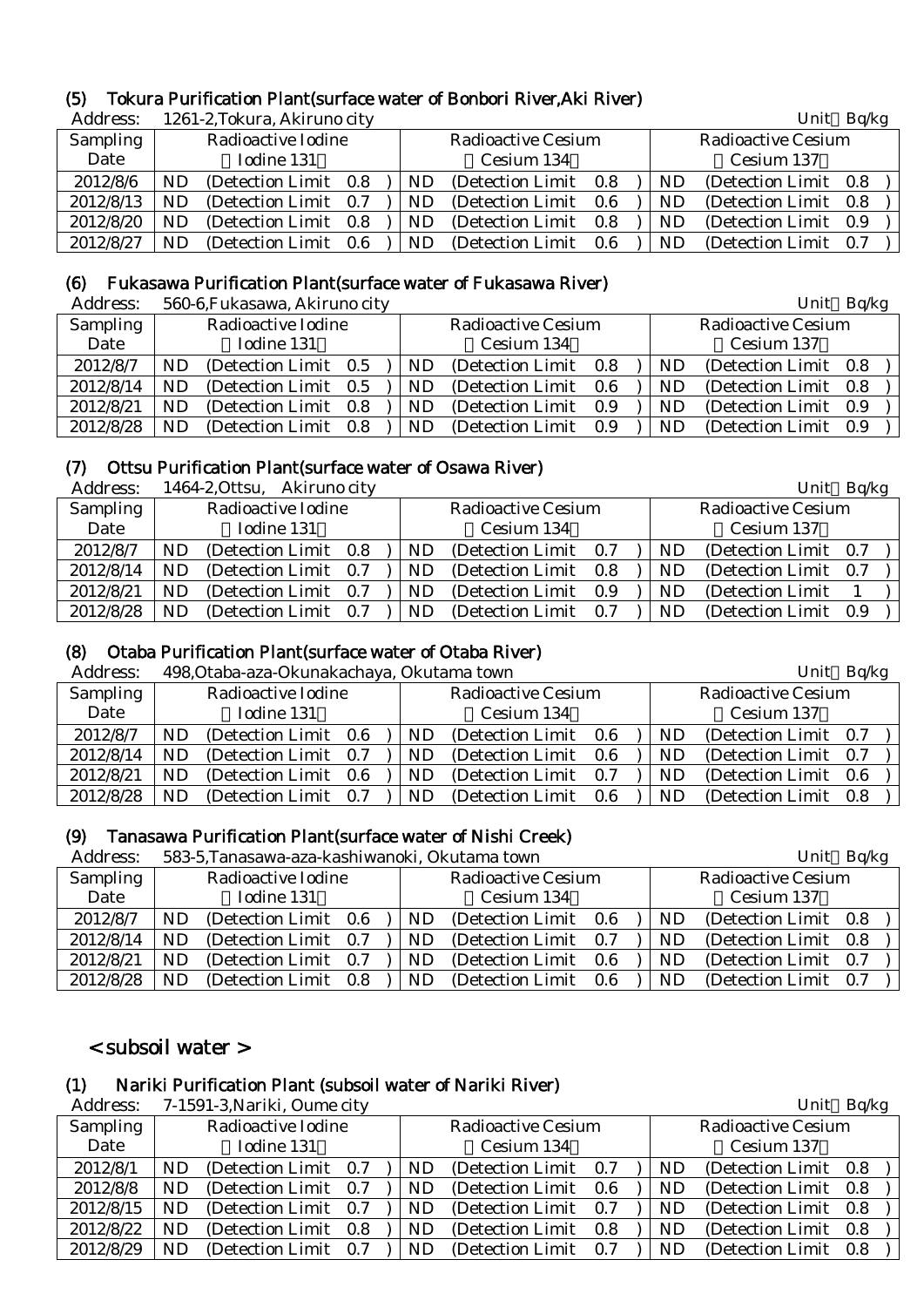# (2) Sawaidaiichi Purification Plant (subsoil water of Yakubo River)

| Address:        |           | 1-535-3, Sawai, Oume city |  |           |                       |       |    | Unit                  | Bq/kg |  |
|-----------------|-----------|---------------------------|--|-----------|-----------------------|-------|----|-----------------------|-------|--|
| <b>Sampling</b> |           | Radioactive Iodine        |  |           | Radioactive Cesium    |       |    | Radioactive Cesium    |       |  |
| Date            |           | Iodine 131                |  |           | Cesium 134            |       |    | Cesium 137            |       |  |
| 2012/8/1        | ND        | (Detection Limit 0.6)     |  | ND        | (Detection Limit)     | - 0.7 | ND | (Detection Limit 0.8) |       |  |
| 2012/8/8        | <b>ND</b> | (Detection Limit 0.7)     |  | ND        | (Detection Limit)     | 0.6   | ND | (Detection Limit)     | 0.8   |  |
| 2012/8/15       | ND        | (Detection Limit 0.8)     |  | ND.       | (Detection Limit 0.9) |       | ND | (Detection Limit 0.9) |       |  |
| 2012/8/22       | ND        | (Detection Limit 0.8)     |  | <b>ND</b> | (Detection Limit)     | 0.9   | ND | (Detection Limit)     | 0.9   |  |
| 2012/8/29       | ND        | (Detection Limit 0.8)     |  | ND        | (Detection Limit)     | 0.9   | ND | (Detection Limit)     | 0.9   |  |

### (3) Sawaidaini Purification Plant Plant (subsoil water of Aoi River)

Address: 3-667,Sawai,Oume city Unit Bq/kg

| Auui Cool |           | o-vor, bawai, Oulile City |  |     |                           |     |     | $U$ <sub>111</sub> $U$ <sup>11</sup> <sub>11</sub> |     |  |
|-----------|-----------|---------------------------|--|-----|---------------------------|-----|-----|----------------------------------------------------|-----|--|
| Sampling  |           | Radioactive Iodine        |  |     | <b>Radioactive Cesium</b> |     |     | <b>Radioactive Cesium</b>                          |     |  |
| Date      |           | Iodine 131                |  |     | Cesium 134                |     |     | Cesium 137                                         |     |  |
| 2012/8/1  | ND        | (Detection Limit 0.8)     |  | ND. | (Detection Limit)         | 0.7 | ND  | (Detection Limit)                                  | 0.6 |  |
| 2012/8/8  | ND        | (Detection Limit 0.7)     |  | ND. | (Detection Limit 0.5)     |     | ND. | (Detection Limit)                                  | 0.7 |  |
| 2012/8/15 | <b>ND</b> | (Detection Limit 0.9)     |  | ND. | (Detection Limit 0.7)     |     | ND. | (Detection Limit                                   | 0.9 |  |
| 2012/8/22 | <b>ND</b> | (Detection Limit 0.9)     |  | ND  | (Detection Limit 0.8)     |     | ND  | (Detection Limit)                                  | 0.8 |  |
| 2012/8/29 | <b>ND</b> | (Detection Limit 0.8)     |  | ND. | (Detection Limit)         | 0.7 | ND  | (Detection Limit)                                  | 0.8 |  |

# (4) Takatsuki Purification Plant (subsoil water of Tamagawa River)

Address: 400 Takatsuki-cho, Hachioji city Unit Bq/kg Unit Bq/kg

| 1.1992.000 |    | 100, 1000             |     |    |                           |       |     |                           | - ר־ד |  |
|------------|----|-----------------------|-----|----|---------------------------|-------|-----|---------------------------|-------|--|
| Sampling   |    | Radioactive Iodine    |     |    | <b>Radioactive Cesium</b> |       |     | <b>Radioactive Cesium</b> |       |  |
| Date       |    | Iodine 131            |     |    | Cesium 134                |       |     | Cesium 137                |       |  |
| 2012/8/5   | ND | (Detection Limit 0.7) |     | ND | (Detection Limit)         | - 0.7 | ND  | (Detection Limit 0.8)     |       |  |
| 2012/8/12  | ND | (Detection Limit 0.8) |     | ND | (Detection Limit 0.8)     |       | ND  | (Detection Limit 0.9)     |       |  |
| 2012/8/19  | ND | (Detection Limit 0.7) |     | ND | (Detection Limit)         | 0.6   | ND  | (Detection Limit 0.7)     |       |  |
| 2012/8/26  | ND | (Detection Limit)     | 0.7 | ND | (Detection Limit)         | 0.5   | ND. | (Detection Limit)         | 0.8   |  |

# (5) Chigasedaini Purification Plant (subsoil water of Tamagawa River)

| Address:  |           | 1-69-1, Chigasemati, Oume city |     |                           |     |           | Unit                      | Bq/kg |  |
|-----------|-----------|--------------------------------|-----|---------------------------|-----|-----------|---------------------------|-------|--|
| Sampling  |           | Radioactive Iodine             |     | <b>Radioactive Cesium</b> |     |           | <b>Radioactive Cesium</b> |       |  |
| Date      |           | Iodine 131                     |     | Cesium 134                |     |           | Cesium 137                |       |  |
| 2012/8/5  | ND.       | (Detection Limit 0.8)          | ND. | (Detection Limit 0.8)     |     | ND        | (Detection Limit 0.9)     |       |  |
| 2012/8/12 | ND        | (Detection Limit 0.9)          | ND. | (Detection Limit 0.8)     |     | <b>ND</b> | (Detection Limit)         |       |  |
| 2012/8/19 | <b>ND</b> | (Detection Limit 0.8)          | ND. | (Detection Limit 0.7)     |     | <b>ND</b> | (Detection Limit 0.8)     |       |  |
| 2012/8/26 | <b>ND</b> | (Detection Limit 0.9)          | ND. | (Detection Limit)         | 0.9 | ND.       | (Detection Limit)         |       |  |

# (6) Hinatawada Purification Plant (subsoil water of Tamagawa River)

Address: 2-370 Hinatawada, Oume city **Address: 2-370 Hinatawada**, Oume city **Unit Balkg** 

| <i>L</i> udico. |    | $\approx$ 01 0.1 minutuwaaa, Ounic city |     |           |                           |     |    | $C$ $D_{\mathcal{Y}}$     |     |  |
|-----------------|----|-----------------------------------------|-----|-----------|---------------------------|-----|----|---------------------------|-----|--|
| <b>Sampling</b> |    | Radioactive Iodine                      |     |           | <b>Radioactive Cesium</b> |     |    | <b>Radioactive Cesium</b> |     |  |
| Date            |    | Iodine 131                              |     |           | Cesium 134                |     |    | Cesium 137                |     |  |
| 2012/8/6        | ND | (Detection Limit 0.7)                   |     | ND        | (Detection Limit)         | 0.7 | ND | (Detection Limit 0.6)     |     |  |
| 2012/8/13       | ND | (Detection Limit 0.8)                   |     | ND.       | (Detection Limit)         | 0.7 | ND | (Detection Limit 0.8)     |     |  |
| 2012/8/20       | ND | (Detection Limit)                       | 0.8 | <b>ND</b> | (Detection Limit)         | 0.6 | ND | (Detection Limit)         | 0.8 |  |
| 2012/8/27       | ND | (Detection Limit)                       | 0.7 | ND        | (Detection Limit)         | 0.6 | ND | (Detection Limit)         | 0.7 |  |

# (7) Futamatao Purification Plant (subsoil water of Tamagawa River)

Address: 5-51-1. Futamatao, Oume city Letter Contract Contract Changes Unit Bq/kg

| man voo   |    | <u>o or i'i aldinaldo, ounic city</u> |     |    |                           |     |    | $U$ <sub>111</sub> $U$ <sup>11</sup> $H$ |     |  |
|-----------|----|---------------------------------------|-----|----|---------------------------|-----|----|------------------------------------------|-----|--|
| Sampling  |    | Radioactive Iodine                    |     |    | <b>Radioactive Cesium</b> |     |    | <b>Radioactive Cesium</b>                |     |  |
| Date      |    | Iodine 131                            |     |    | Cesium 134                |     |    | Cesium 137                               |     |  |
| 2012/8/6  | ND | (Detection Limit 0.7)                 |     | ND | (Detection Limit 0.7)     |     | ND | (Detection Limit 0.8)                    |     |  |
| 2012/8/13 | ND | (Detection Limit 0.7)                 |     | ND | (Detection Limit 0.8)     |     | ND | (Detection Limit 0.6)                    |     |  |
| 2012/8/20 | ND | (Detection Limit 0.8)                 |     | ND | (Detection Limit 0.8)     |     | ND | (Detection Limit)                        | 0.9 |  |
| 2012/8/27 | ND | (Detection Limit)                     | 0.7 | ND | (Detection Limit)         | 0.8 | ND | (Detection Limit)                        | 0.8 |  |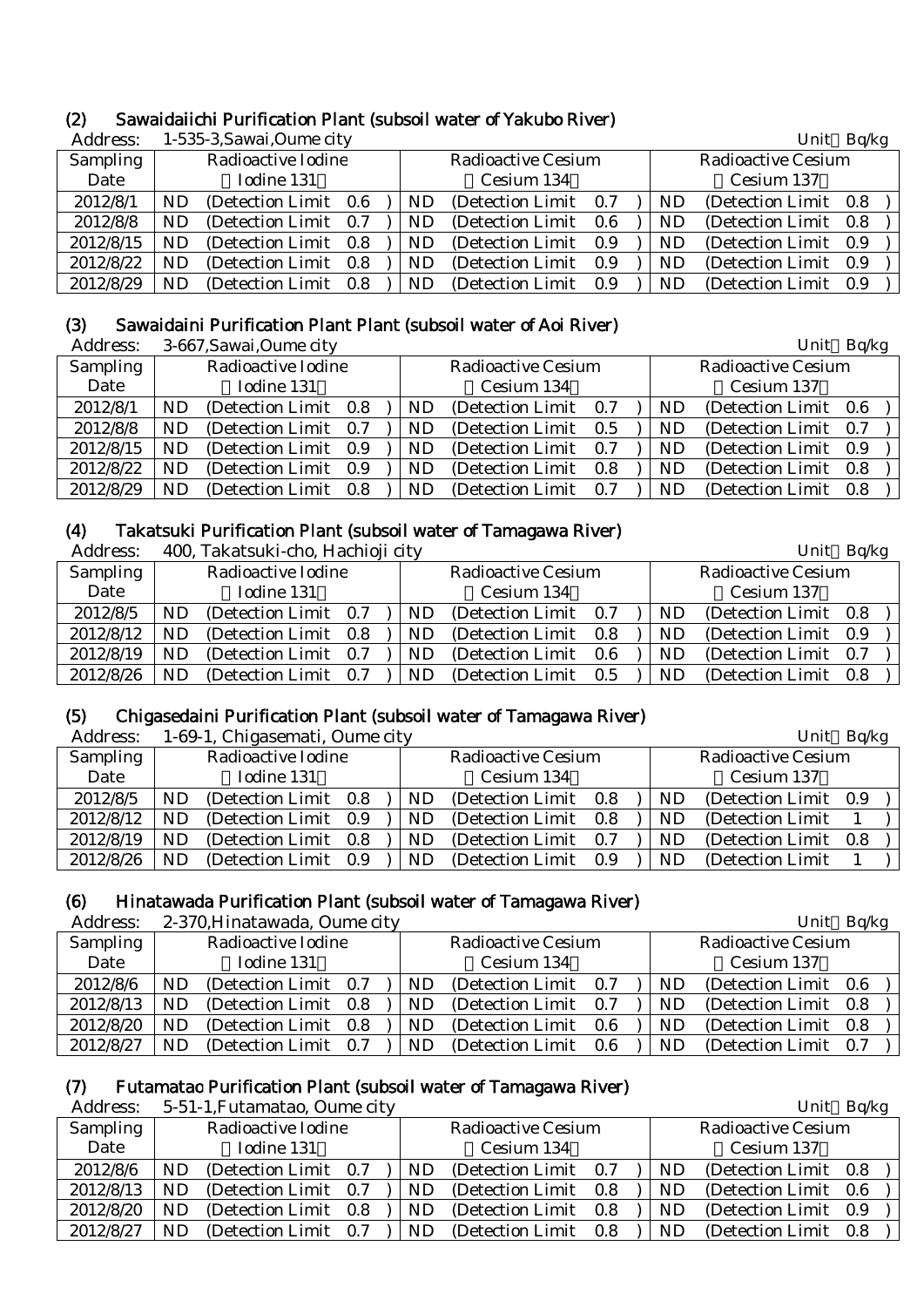| Address:        |    | 179-2, Mitakesann, Oume city |     |                           |     |     | Unit                      | Bq/kg |
|-----------------|----|------------------------------|-----|---------------------------|-----|-----|---------------------------|-------|
| <b>Sampling</b> |    | Radioactive Iodine           |     | <b>Radioactive Cesium</b> |     |     | <b>Radioactive Cesium</b> |       |
| Date            |    | Iodine 131                   |     | Cesium 134                |     |     | Cesium 137                |       |
| 2012/8/6        | ND | (Detection Limit 0.7)        | ND. | (Detection Limit 0.8)     |     | ND  | (Detection Limit)         | 0.7   |
| 2012/8/13       | ND | (Detection Limit 0.6)        | ND  | (Detection Limit 0.7)     |     | ND  | (Detection Limit)         | 0.7   |
| 2012/8/20       | ND | (Detection Limit 0.8)        | ND  | (Detection Limit 0.8)     |     | ND  | (Detection Limit)         | 0.9   |
| 2012/8/27       | ND | (Detection Limit 0.7)        | ND  | (Detection Limit)         | 0.8 | ND. | (Detection Limit)         | 0.8   |

# (8) Mitakesann Purification Plant (subsoil water of Kajika Creek, Akuba Creek)

# < shallow well >

# (1) Kamiishihara Purification Plant (shallow well, deep well)

| Address:  |           | 1-34-7, Kamiishihara, Chofu city |  |     |                           |  |           | Unit                      | Bq/kg |
|-----------|-----------|----------------------------------|--|-----|---------------------------|--|-----------|---------------------------|-------|
| Sampling  |           | Radioactive Iodine               |  |     | <b>Radioactive Cesium</b> |  |           | <b>Radioactive Cesium</b> |       |
| Date      |           | Iodine 131                       |  |     | Cesium 134                |  |           | Cesium 137                |       |
| 2012/8/1  | <b>ND</b> | (Detection Limit 0.8)            |  | ND. | (Detection Limit 0.6)     |  | <b>ND</b> | (Detection Limit 0.7)     |       |
| 2012/8/8  | <b>ND</b> | (Detection Limit 0.8)            |  | ND. | (Detection Limit 0.6)     |  | ND        | (Detection Limit 0.8)     |       |
| 2012/8/15 | <b>ND</b> | (Detection Limit 0.8)            |  | ND. | (Detection Limit 0.5)     |  | ND        | (Detection Limit 0.7)     |       |
| 2012/8/22 | <b>ND</b> | (Detection Limit 0.7)            |  | ND. | (Detection Limit 0.6)     |  | <b>ND</b> | (Detection Limit 0.8)     |       |
| 2012/8/29 | ND.       | (Detection Limit 0.8)            |  | ND. | (Detection Limit 0.7)     |  | ND        | (Detection Limit 0.7)     |       |

# (2) Suginami Purification Plant (shallow well)

Address: 3-28-5,Zenpukuji,Suginami ward Unit Bq/kg

| AUUL COO. |    | 5-20-5, Lenpurun, Sugnianii waru |     |     |                           |     |    | $UIIIU$ $UVK$             |     |  |
|-----------|----|----------------------------------|-----|-----|---------------------------|-----|----|---------------------------|-----|--|
| Sampling  |    | Radioactive Iodine               |     |     | <b>Radioactive Cesium</b> |     |    | <b>Radioactive Cesium</b> |     |  |
| Date      |    | Iodine 131                       |     |     | Cesium 134                |     |    | Cesium 137                |     |  |
| 2012/8/2  | ND | (Detection Limit 0.8)            |     | ND. | (Detection Limit)         | 0.8 | ND | (Detection Limit 0.8)     |     |  |
| 2012/8/9  | ND | (Detection Limit)                | 0.9 | ND. | (Detection Limit)         | 0.8 | ND | (Detection Limit)         | 0.9 |  |
| 2012/8/16 | ND | (Detection Limit 0.7)            |     | ND. | (Detection Limit)         | 0.6 | ND | (Detection Limit 0.8)     |     |  |
| 2012/8/23 | ND | (Detection Limit)                | 0.9 | ND  | (Detection Limit)         |     | ND | (Detection Limit)         |     |  |
| 2012/8/30 | ND | (Detection Limit)                | 0.8 | ND. | (Detection Limit)         | 0.8 | ND | (Detection Limit 0.9)     |     |  |
|           |    |                                  |     |     |                           |     |    |                           |     |  |

# (3) Kamiyotsugi Purification Plant (shallow well)

| Address:  |           | 407, Kamiyotsugi, Akiruno city |     |                           |     |    | Unit                      | Bq/kg |  |
|-----------|-----------|--------------------------------|-----|---------------------------|-----|----|---------------------------|-------|--|
| Sampling  |           | Radioactive Iodine             |     | <b>Radioactive Cesium</b> |     |    | <b>Radioactive Cesium</b> |       |  |
| Date      |           | Iodine 131                     |     | Cesium 134                |     |    | Cesium 137                |       |  |
| 2012/8/5  | ND        | (Detection Limit 0.8)          | ND. | (Detection Limit 0.9)     |     | ND | (Detection Limit)         | 0.9   |  |
| 2012/8/12 | <b>ND</b> | (Detection Limit 0.8)          | ND. | (Detection Limit 0.6)     |     | ND | (Detection Limit 0.9)     |       |  |
| 2012/8/19 | <b>ND</b> | (Detection Limit 0.7)          | ND  | (Detection Limit 0.6)     |     | ND | (Detection Limit)         | 0.7   |  |
| 2012/8/26 | ND.       | (Detection Limit 0.8)          | ND  | (Detection Limit)         | 0.7 | ND | (Detection Limit)         | 0.8   |  |

# 2 Source water is taken from deep well: mostly once a month: Test mostly once a month

# (1) Ogawa Purification Plant (deep well)

| Address: | 1-847-2, Ogawa-cho, Kodaira city |                                            | Ba/kg<br>Unit                         |
|----------|----------------------------------|--------------------------------------------|---------------------------------------|
| Sampling | Radioactive Iodine               | Radioactive Cesium                         | Radioactive Cesium                    |
| Date     | Iodine 131                       | Cesium 134                                 | Cesium 137                            |
| 2012/8/1 | ND<br>(Detection Limit)<br>0.7   | N <sub>D</sub><br>(Detection Limit)<br>0.7 | <b>ND</b><br>(Detection Limit)<br>0.8 |

# (2) Izumihoncho Purification Plant (deep well)

| Address: | 4-6-1, Izumihoncho, Komae city |                                 | Bq/kg<br>Unit               |
|----------|--------------------------------|---------------------------------|-----------------------------|
| Sampling | Radioactive Iodine             | Radioactive Cesium              | Radioactive Cesium          |
| Date     | Iodine 131                     | Cesium 134                      | Cesium 137                  |
| 2012/8/1 | (Detection Limit 0.7)<br>ND    | ND.<br>(Detection Limit)<br>0.6 | ND<br>(Detection Limit 0.7) |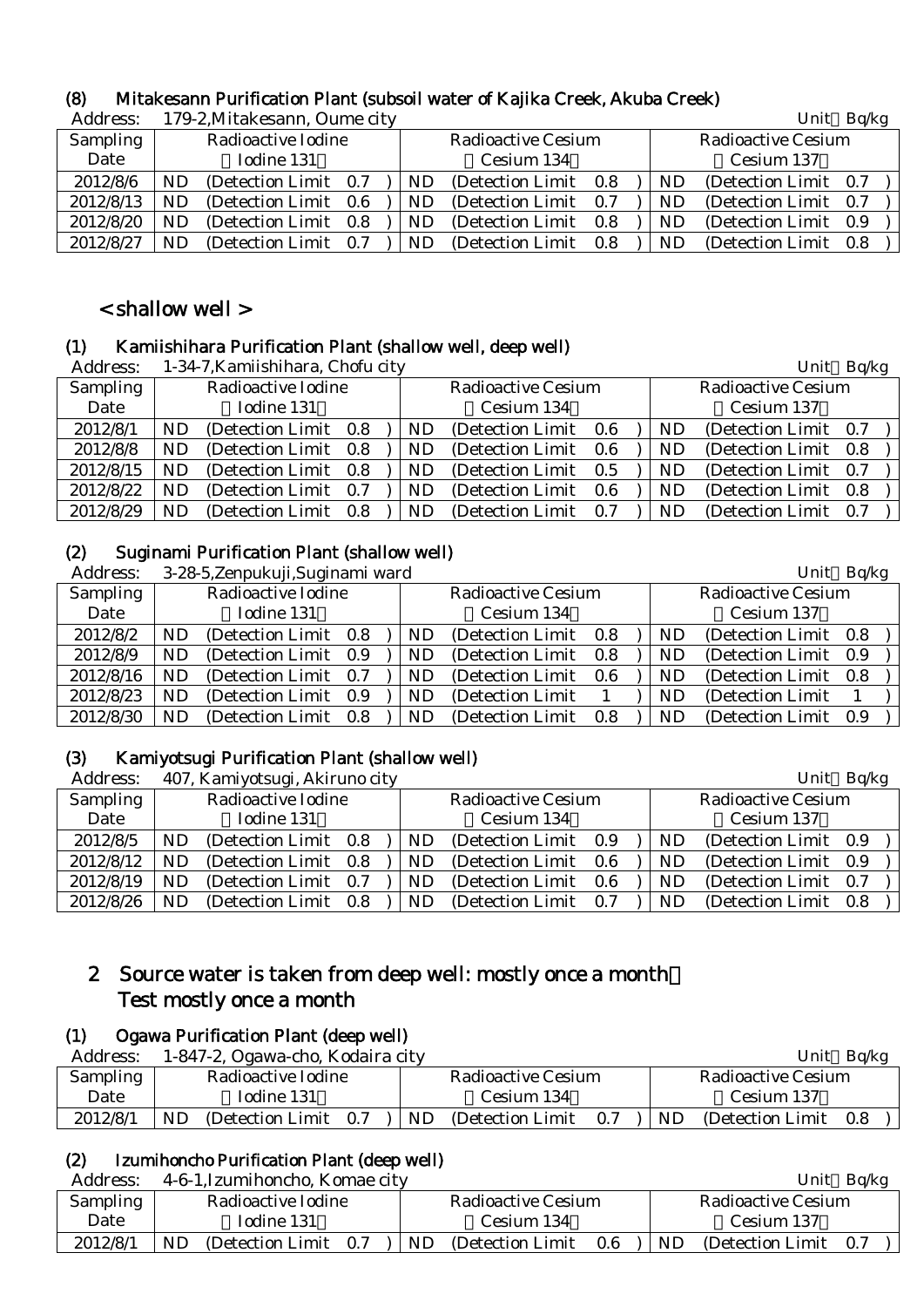| (3)      | Jyousuiminami Plant (deep well)          |                                 |                              |
|----------|------------------------------------------|---------------------------------|------------------------------|
| Address: | 3-12-36, Jyousuiminami-cho, Kodaira city |                                 | Unit Bq/kg                   |
| Sampling | Radioactive Iodine                       | Radioactive Cesium              | Radioactive Cesium           |
| Date     | Iodine 131                               | Cesium 134                      | Cesium 137                   |
| 2012/8/2 | ND.<br>(Detection Limit 0.7)             | ND.<br>(Detection Limit)<br>0.6 | ND.<br>(Detection Limit 0.7) |

# (4) Fuchumusashidai Purification Plant (deep well)

| Address:        | 2-7, Musashidai, Fuchu city    |                                 | Ba/kg<br>Unit                  |
|-----------------|--------------------------------|---------------------------------|--------------------------------|
| <b>Sampling</b> | Radioactive Iodine             | Radioactive Cesium              | Radioactive Cesium             |
| Date            | Iodine 131                     | Cesium 134                      | Cesium 137                     |
| 2012/8/2        | ND<br>(Detection Limit)<br>0.8 | ND.<br>0.7<br>(Detection Limit) | ND<br>(Detection Limit)<br>0.7 |

### (5) Tachikawasunagawa Purification Plant(deep well)

| Address: | 6-41-1, Sunagawa-cho, Tachikawa city | Unit<br>Ba/kg                   |                                       |
|----------|--------------------------------------|---------------------------------|---------------------------------------|
| Sampling | Radioactive Iodine                   | Radioactive Cesium              | Radioactive Cesium                    |
| Date     | Iodine 131                           | Cesium 134                      | Cesium 137                            |
| 2012/8/5 | ND<br>(Detection Limit)<br>- 0.6     | ND.<br>(Detection Limit)<br>0.7 | <b>ND</b><br>(Detection Limit)<br>0.5 |

# (6) Tachikawasakaecho Purification Plant(deep well)

| Address:        | 5-38-5, Sakae-cho, Tachikawa city |                                 | Ba/kg<br>Unit                      |
|-----------------|-----------------------------------|---------------------------------|------------------------------------|
| <b>Sampling</b> | Radioactive Iodine                | Radioactive Cesium              | Radioactive Cesium                 |
| Date            | Iodine 131                        | Cesium 134                      | Cesium 137                         |
| 2012/8/5        | ND<br>(Detection Limit)<br>0.8    | ND.<br>(Detection Limit)<br>0.7 | <b>ND</b><br>(Detection Limit 0.8) |

# (7) Kamirenjyaku Purification Plant(deep well)

| Address: | 9-41-4, Kamirenjyaku, Mitaka city |                                 | Unit<br>Bq/kg                           |
|----------|-----------------------------------|---------------------------------|-----------------------------------------|
| Sampling | Radioactive Iodine                | Radioactive Cesium              | Radioactive Cesium                      |
| Date     | Iodine 131                        | Cesium 134                      | Cesium 137                              |
| 2012/8/6 | ND<br>(Detection Limit)<br>0.8    | ND.<br>0.6<br>(Detection Limit) | <b>ND</b><br>(Detection Limit)<br>- 0.6 |

# (8) Mitakashinkawa Purification Plant(deep well)

| Address: | 2-1-15, Shinkawa, Mikata city  |                                 | Ba/kg<br>Unit                  |
|----------|--------------------------------|---------------------------------|--------------------------------|
| Sampling | Radioactive Iodine             | Radioactive Cesium              | Radioactive Cesium             |
| Date     | Iodine 131                     | Cesium 134                      | Cesium 137                     |
| 2012/8/6 | ND<br>(Detection Limit)<br>0.8 | ND.<br>(Detection Limit)<br>0.5 | ND<br>(Detection Limit)<br>0.8 |

### (9) Saiwaimachi Purification Plant(deep well)

Address: 2-24, Saiwai-cho, Fuchu city Unit Bq/kg

| 1.1441 UUU | $\approx$ $\approx$ 1, Salvight shot if a shot shot. |                                 |                                    |
|------------|------------------------------------------------------|---------------------------------|------------------------------------|
| Sampling   | Radioactive Iodine                                   | Radioactive Cesium              | Radioactive Cesium                 |
| Date       | Iodine 131                                           | Cesium 134                      | Cesium 137                         |
| 2012/8/7   | ND<br>(Detection Limit 0.7)                          | ND.<br>(Detection Limit)<br>0.7 | <b>ND</b><br>(Detection Limit 0.7) |

# (10) Fuchuminamicho Purification Plant(deep well)

| Address: | 1-50, Minami-cho, Fuchu city   |    |                    |     |    | Unit               | Ba/kg |
|----------|--------------------------------|----|--------------------|-----|----|--------------------|-------|
| Sampling | Radioactive Iodine             |    | Radioactive Cesium |     |    | Radioactive Cesium |       |
| Date     | Iodine 131                     |    | Cesium 134         |     |    | Cesium 137         |       |
| 2012/8/7 | ND<br>(Detection Limit)<br>0.7 | ND | (Detection Limit)  | 0.7 | ND | (Detection Limit)  | 0.9   |

# (11) Jindaiji Purification Plant(deep well)

| Address: |            | 5-56 Jindaijiminami-cho, Chofu city |         |    |                           |     | Ba/kg<br>Unit |                    |     |  |
|----------|------------|-------------------------------------|---------|----|---------------------------|-----|---------------|--------------------|-----|--|
| Sampling |            | Radioactive Iodine                  |         |    | <b>Radioactive Cesium</b> |     |               | Radioactive Cesium |     |  |
| Date     | Iodine 131 |                                     |         |    | Cesium 134                |     |               | Cesium 137         |     |  |
| 2012/8/8 | ND         | (Detection Limit)                   | $0.6\,$ | ND | (Detection Limit)         | 0.6 | ND.           | (Detection Limit)  | 0.7 |  |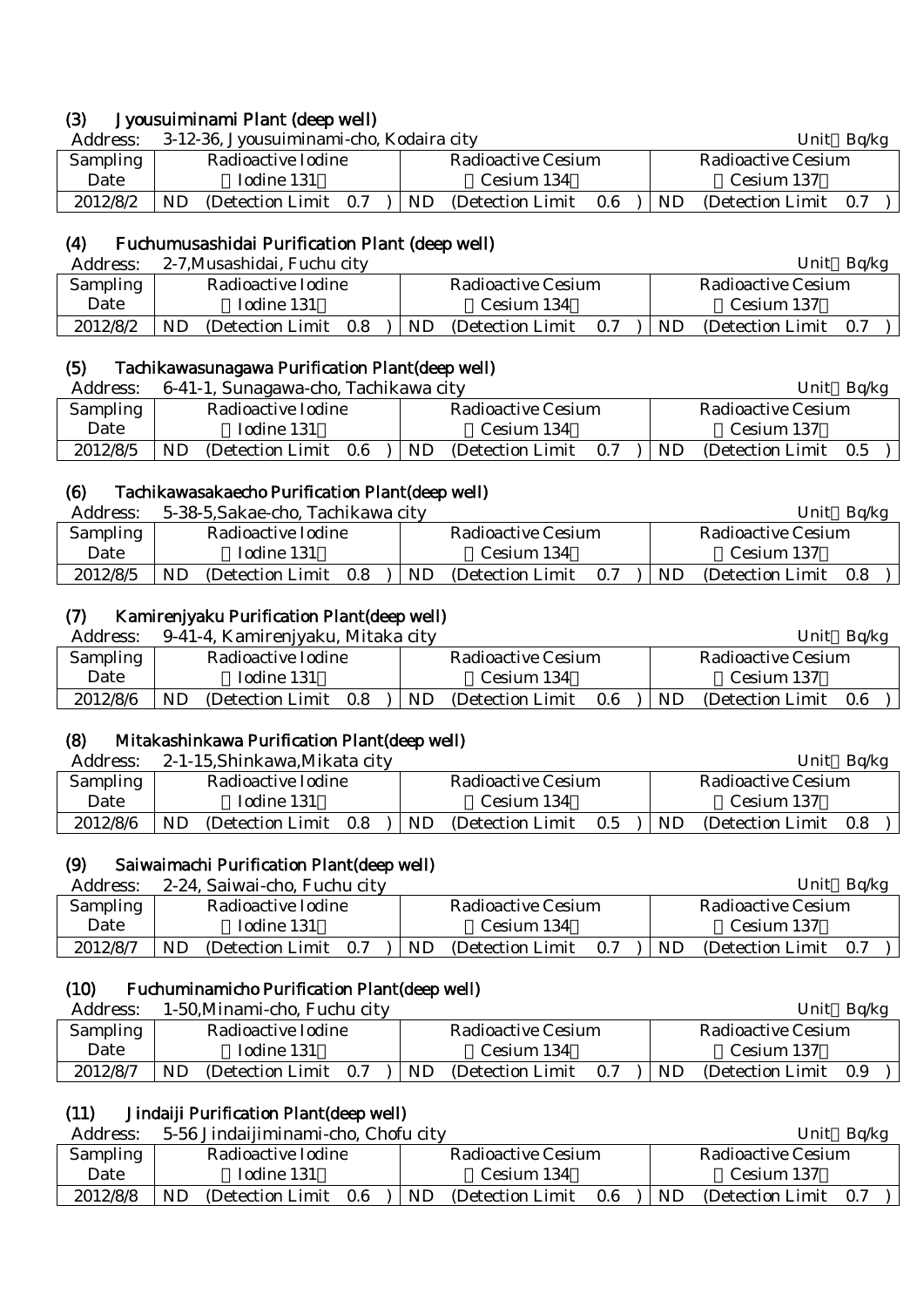# (12) Hussamusashinodai Purification Plant(deep well)

| Address: |    | 2-32, Musashinodai, Hussa city |     |     |                    |     |    | Unit               | Ba/kg |  |
|----------|----|--------------------------------|-----|-----|--------------------|-----|----|--------------------|-------|--|
| Sampling |    | Radioactive Iodine             |     |     | Radioactive Cesium |     |    | Radioactive Cesium |       |  |
| Date     |    | Iodine 131                     |     |     | Cesium 134         |     |    | Cesium 137         |       |  |
| 2012/8/8 | ND | (Detection Limit)              | 0.8 | ND. | (Detection Limit)  | 0.6 | ND | (Detection Limit)  | 0.9   |  |

### (13) Nakato Purification Plant (deep well)

| Address: |    | 2-1-3, Nakato, Musasimurayama city |     |     |                    |     |     | Unit<br>Bq/kg      |     |  |
|----------|----|------------------------------------|-----|-----|--------------------|-----|-----|--------------------|-----|--|
| Sampling |    | Radioactive Iodine                 |     |     | Radioactive Cesium |     |     | Radioactive Cesium |     |  |
| Date     |    | Iodine 131                         |     |     | Cesium 134         |     |     | Cesium 137         |     |  |
| 2012/8/9 | ND | (Detection Limit)                  | 0.8 | ND. | (Detection Limit)  | 0.7 | ND. | (Detection Limit)  | 0.9 |  |

# (14) Kamikitadai Purification Plant (deep well)

| Address: | 1-801-1, Kamikitadai, Higashiyamato city | Unit Bq/kg                      |                          |
|----------|------------------------------------------|---------------------------------|--------------------------|
| Sampling | Radioactive Iodine                       | <b>Radioactive Cesium</b>       | Radioactive Cesium       |
| Date     | Iodine 131                               | Cesium 134                      | Cesium 137               |
| 2012/8/9 | (Detection Limit 0.8)<br>ND              | ND.<br>(Detection Limit)<br>0.8 | (Detection Limit)<br>ND. |

### (15) Kajino Purification Plant (deep well)

| 5-10-33, kajinocho, Koganei city<br>Address:<br>Unit                                                       | Bq/kg |
|------------------------------------------------------------------------------------------------------------|-------|
| Sampling<br>Radioactive Iodine<br>Radioactive Cesium<br>Radioactive Cesium                                 |       |
| Iodine 131<br>Cesium 137<br>Cesium 134<br>Date                                                             |       |
| 2012/8/12<br>ND<br>ND.<br>(Detection Limit)<br>(Detection Limit)<br>ND.<br>(Detection Limit)<br>0.6<br>0.8 | 0.8   |

# (16) Wakamatsu Purification Plant (deep well)

| Address:  |           | 4-10, Wakamatsucho, Fuchu city |         |     |                    |     |     | Unit                  | Ba/kg |  |
|-----------|-----------|--------------------------------|---------|-----|--------------------|-----|-----|-----------------------|-------|--|
| Sampling  |           | Radioactive Iodine             |         |     | Radioactive Cesium |     |     | Radioactive Cesium    |       |  |
| Date      |           | Iodine 131                     |         |     | Cesium 134         |     |     | Cesium 137            |       |  |
| 2012/8/12 | <b>ND</b> | (Detection Limit)              | $0.8\,$ | ND. | (Detection Limit)  | 0.6 | ND. | (Detection Limit 0.8) |       |  |
|           |           |                                |         |     |                    |     |     |                       |       |  |

# (17) Shibasaki Purification Plant (deep well)

| Address:  | 1-1-41, Shibasakicho, Tachikawa city | Bq/kg<br>Unit                   |                              |  |  |
|-----------|--------------------------------------|---------------------------------|------------------------------|--|--|
| Sampling  | Radioactive Iodine                   | Radioactive Cesium              | Radioactive Cesium           |  |  |
| Date      | Iodine 131                           | Cesium 134                      | Cesium 137                   |  |  |
| 2012/8/13 | ND<br>(Detection Limit)<br>-0.6      | ND.<br>(Detection Limit)<br>0.8 | ND.<br>(Detection Limit 0.8) |  |  |

# (18) Nishitokyosakaecho Purification Plant (deep well)

| Address:        |    | 2-7-6, Sakae-cho, Nishitokyo city |     |     |                    |     |     | Unit                  | Ba/kg |  |
|-----------------|----|-----------------------------------|-----|-----|--------------------|-----|-----|-----------------------|-------|--|
| <b>Sampling</b> |    | Radioactive Iodine                |     |     | Radioactive Cesium |     |     | Radioactive Cesium    |       |  |
| Date            |    | Todine 131                        |     |     | Cesium 134         |     |     | Cesium 137            |       |  |
| 2012/8/13       | ND | (Detection Limit)                 | 0.6 | ND. | (Detection Limit)  | 0.7 | ND. | (Detection Limit 0.6) |       |  |

### (19) Shibakubo Purification Plant (deep well)

| Address:  |     | 5-9-1, Shibakubo, Nishitokyo city |     |     |                    |     |    | Unit                  | Ba/kg |  |
|-----------|-----|-----------------------------------|-----|-----|--------------------|-----|----|-----------------------|-------|--|
| Sampling  |     | Radioactive Iodine                |     |     | Radioactive Cesium |     |    | Radioactive Cesium    |       |  |
| Date      |     | Iodine 131                        |     |     | Cesium 134         |     |    | Cesium 137            |       |  |
| 2012/8/14 | ND. | (Detection Limit)                 | 0.8 | ND. | (Detection Limit)  | 0.7 | ND | (Detection Limit 0.8) |       |  |

# (20) Hoyacho Purification Plant (deep well)

| Address:  | 1-5-24, Hoya-cho, Nishitokyo city     |                                | Unit<br>Ba/kg                   |  |  |
|-----------|---------------------------------------|--------------------------------|---------------------------------|--|--|
| Sampling  | Radioactive Iodine                    | Radioactive Cesium             | Radioactive Cesium              |  |  |
| Date      | Iodine 131                            | Cesium 134                     | Cesium 137                      |  |  |
| 2012/8/14 | <b>ND</b><br>(Detection Limit)<br>0.9 | ND<br>0.8<br>(Detection Limit) | ND.<br>(Detection Limit)<br>0.9 |  |  |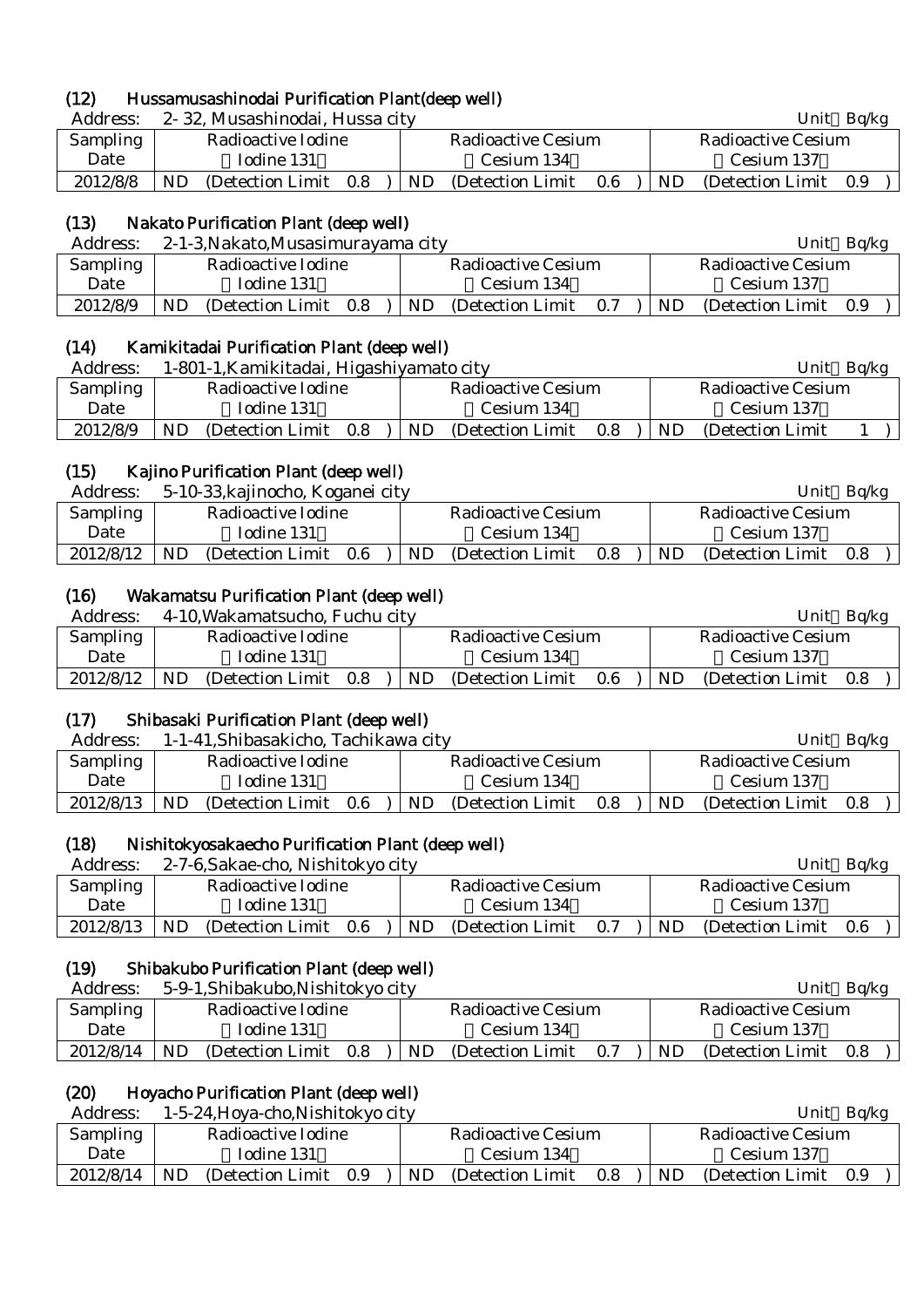# (21) Kokubunjikitamachidaini Purification Plant (deep well)

| Address:  |     | 4-1-51, Kitamachi, Kokubunji city |     |     |                    |     |     | Unit               | Ba/kg |  |
|-----------|-----|-----------------------------------|-----|-----|--------------------|-----|-----|--------------------|-------|--|
| Sampling  |     | Radioactive Iodine                |     |     | Radioactive Cesium |     |     | Radioactive Cesium |       |  |
| Date      |     | Iodine 131                        |     |     | Cesium 134         |     |     | Cesium 137         |       |  |
| 2012/8/15 | ND. | (Detection Limit)                 | 0.7 | ND. | (Detection Limit)  | 0.7 | ND. | (Detection Limit)  | 0.8   |  |

# (22) Higashikoigakubo Purification Plant (deep well)

| Address:        | 2-5-8, Higashikoigakubo, Kokubunji city | Ba/kg<br>Unit                   |                              |  |  |
|-----------------|-----------------------------------------|---------------------------------|------------------------------|--|--|
| <b>Sampling</b> | Radioactive Iodine                      | Radioactive Cesium              | Radioactive Cesium           |  |  |
| Date            | Todine 131                              | Cesium 134                      | Cesium 137                   |  |  |
| 2012/8/15       | ND<br>(Detection Limit)<br>0.7          | ND.<br>(Detection Limit)<br>0.7 | ND.<br>(Detection Limit 0.9) |  |  |

# (23) Omaru Purification Plant (deep well)

| Address:  | 760, Omaru, Inagi city                |                                | Unit<br>Ba/kg                  |
|-----------|---------------------------------------|--------------------------------|--------------------------------|
| Sampling  | Radioactive Iodine                    | Radioactive Cesium             | Radioactive Cesium             |
| Date      | Iodine 131                            | Cesium 134                     | Cesium 137                     |
| 2012/8/16 | <b>ND</b><br>(Detection Limit)<br>0.7 | ND<br>0.6<br>(Detection Limit) | ND<br>(Detection Limit)<br>0.6 |

### (24) Sakahama Purification Plant (deep well)

| Address:  |    | 816, Sakahama, Inagi city |     |    |                    |     |     | Unit               | Bq/kg |  |
|-----------|----|---------------------------|-----|----|--------------------|-----|-----|--------------------|-------|--|
| Sampling  |    | Radioactive Iodine        |     |    | Radioactive Cesium |     |     | Radioactive Cesium |       |  |
| Date      |    | Iodine 131                |     |    | Cesium 134         |     |     | Cesium 137         |       |  |
| 2012/8/16 | ND | (Detection Limit)         | 0.8 | ND | (Detection Limit)  | 0.6 | ND. | (Detection Limit)  | 0.7   |  |

# (25) Senkawa Purification Plant (deep well)

| Address:        |    | 3-6, Senkawa, Chofu city |     |     |                    |     |           | Unit                  | Ba/kg |  |
|-----------------|----|--------------------------|-----|-----|--------------------|-----|-----------|-----------------------|-------|--|
| <b>Sampling</b> |    | Radioactive Iodine       |     |     | Radioactive Cesium |     |           | Radioactive Cesium    |       |  |
| Date            |    | Iodine 131               |     |     | Cesium 134         |     |           | Cesium 137            |       |  |
| 2012/8/19       | ND | (Detection Limit)        | 0.7 | ND. | (Detection Limit)  | 0.5 | <b>ND</b> | (Detection Limit 0.8) |       |  |

# (26) Misawa Purification Plant (deep well)

| Address:  | 1-19-1, Misawa, Hino city      |                                | Unit<br>Ba/kg                         |
|-----------|--------------------------------|--------------------------------|---------------------------------------|
| Sampling  | Radioactive Iodine             | Radioactive Cesium             | <b>Radioactive Cesium</b>             |
| Date      | Iodine 131                     | Cesium 134                     | Cesium 137                            |
| 2012/8/19 | ND<br>(Detection Limit)<br>0.9 | ND<br>0.9<br>(Detection Limit) | <b>ND</b><br>(Detection Limit)<br>0.9 |

# (27) Yaho Purification Plant (deep well)

| Address:  |                    | 1462-1, Yaho, Kunitachi city |     |                    |                   |         |                    | Unit                  | Ba/kg |  |
|-----------|--------------------|------------------------------|-----|--------------------|-------------------|---------|--------------------|-----------------------|-------|--|
| Sampling  | Radioactive Iodine |                              |     | Radioactive Cesium |                   |         | Radioactive Cesium |                       |       |  |
| Date      |                    | Iodine 131                   |     |                    | Cesium 134        |         |                    | Cesium 137            |       |  |
| 2012/8/20 | ND.                | (Detection Limit)            | 0.8 | ND.                | (Detection Limit) | $0.8\,$ | ND.                | (Detection Limit 0.9) |       |  |

# (28) Kunitachinaka Purification Plant (deep well)

| Address:  | 179-2, Mitakesann, Oume city    |                                 | Ba/kg<br>Unit                      |
|-----------|---------------------------------|---------------------------------|------------------------------------|
| Sampling  | Radioactive Iodine              | Radioactive Cesium              | Radioactive Cesium                 |
| Date      | Iodine 131                      | Cesium 134                      | Cesium 137                         |
| 2012/8/20 | ND.<br>(Detection Limit)<br>0.7 | ND.<br>0.6<br>(Detection Limit) | <b>ND</b><br>(Detection Limit 0.7) |

# (29) Takinosawa Purification Plant (deep well)

| Address:  | 2-7-7, Asahi-cho, Machida city     |                                 | Ba/kg<br>Unit                      |  |  |
|-----------|------------------------------------|---------------------------------|------------------------------------|--|--|
| Sampling  | Radioactive Iodine                 | Radioactive Cesium              | Radioactive Cesium                 |  |  |
| Date      | Iodine 131                         | Cesium 134                      | Cesium 137                         |  |  |
| 2012/8/21 | ND<br>(Detection Limit)<br>$0.6\,$ | ND.<br>0.6<br>(Detection Limit) | <b>ND</b><br>(Detection Limit 0.8) |  |  |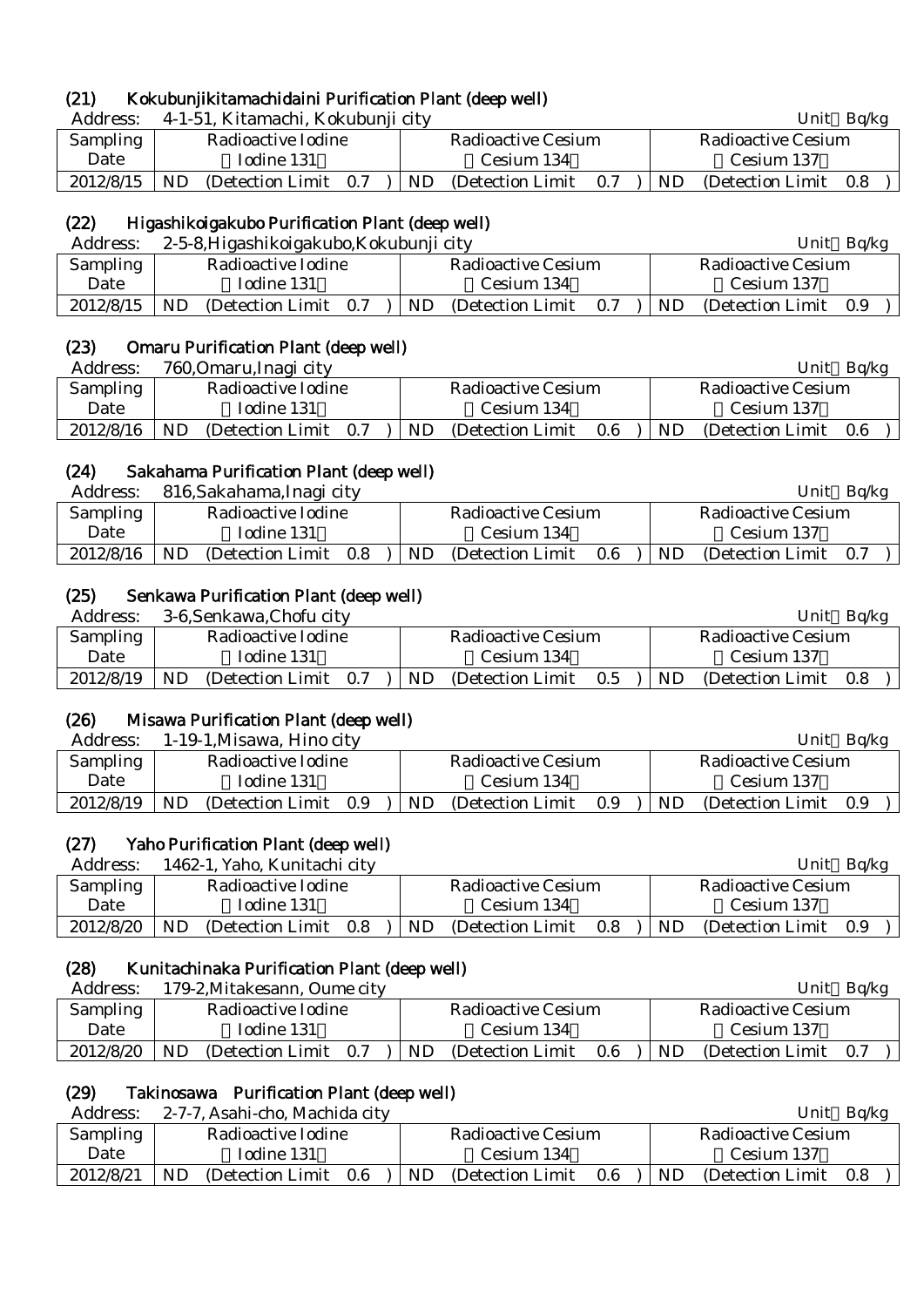### (30) Haramachida Purification Plant (deep well)

Address: 5-13-3,Haramachida ,Machida city Unit Bq/kg

| <b>Sampling</b> | Radioactive Iodine           | Radioactive Cesium                 | Radioactive Cesium              |  |  |  |  |
|-----------------|------------------------------|------------------------------------|---------------------------------|--|--|--|--|
| Date            | Iodine 131                   | Cesium 134                         | Cesium 137                      |  |  |  |  |
| 2012/8/21       | ND.<br>(Detection Limit 0.7) | $ \text{ND}$ (Detection Limit 0.6) | ND.<br>(Detection Limit)<br>0.7 |  |  |  |  |

### (31) Sakuragaoka Purification Plant (deep well)

| Address:  | 4-10, Sakuragaoka, Tama city   | Ba/kg<br>Unit                   |                              |  |  |  |
|-----------|--------------------------------|---------------------------------|------------------------------|--|--|--|
| Sampling  | Radioactive Iodine             | Radioactive Cesium              | Radioactive Cesium           |  |  |  |
| Date      | Iodine 131                     | Cesium 134                      | Cesium 137                   |  |  |  |
| 2012/8/22 | ND<br>(Detection Limit)<br>0.7 | ND.<br>(Detection Limit)<br>0.7 | (Detection Limit 0.6)<br>ND. |  |  |  |

### (32) Noduta Purification Plant (deep well)

| Address:  | 3398, Nodutamachi, Machida city |                                 | Bq/kg<br>Unit                   |  |  |  |
|-----------|---------------------------------|---------------------------------|---------------------------------|--|--|--|
| Sampling  | Radioactive Iodine              | Radioactive Cesium              | Radioactive Cesium              |  |  |  |
| Date      | Iodine 131                      | Cesium 134                      | Cesium 137                      |  |  |  |
| 2012/8/22 | ND<br>(Detection Limit)<br>0.8  | ND.<br>(Detection Limit)<br>0.7 | ND.<br>(Detection Limit)<br>0.8 |  |  |  |

### (33) Osakaue Purification Plant (deep well)

| Address:  |                    | 1-17-11, Osakaue, Hino city |     |                    |                   |     | Ba/kg<br>Unit      |                   |     |  |  |
|-----------|--------------------|-----------------------------|-----|--------------------|-------------------|-----|--------------------|-------------------|-----|--|--|
| Sampling  | Radioactive Iodine |                             |     | Radioactive Cesium |                   |     | Radioactive Cesium |                   |     |  |  |
| Date      |                    | Iodine 131                  |     | Cesium 134         |                   |     |                    | Cesium 137        |     |  |  |
| 2012/8/23 | ND                 | (Detection Limit)           | 0.8 | ND                 | (Detection Limit) | 0.8 | <b>ND</b>          | (Detection Limit) | 0.9 |  |  |
|           |                    |                             |     |                    |                   |     |                    |                   |     |  |  |

### (34) Minamidaira Purification Plant (deep well)

| Address:  |                    | 2-24-5, Minamidaira, Hino city |     |                    |                   |     | Unit<br>Ba/kg      |                       |  |  |
|-----------|--------------------|--------------------------------|-----|--------------------|-------------------|-----|--------------------|-----------------------|--|--|
| Sampling  | Radioactive Iodine |                                |     | Radioactive Cesium |                   |     | Radioactive Cesium |                       |  |  |
| Date      |                    | Iodine 131                     |     | Cesium 134         |                   |     |                    | Cesium 137            |  |  |
| 2012/8/23 | ND                 | (Detection Limit)              | 0.7 | <b>ND</b>          | (Detection Limit) | 0.7 | <b>ND</b>          | (Detection Limit 0.6) |  |  |
|           |                    |                                |     |                    |                   |     |                    |                       |  |  |

### (35) Takiyama Purification Plant (deep well)

| Address:  |                    | 6-1-1, Takiyama, Higashikurume city |      |                    |                   |      |           | Ba/kg<br>Unit         |  |  |  |
|-----------|--------------------|-------------------------------------|------|--------------------|-------------------|------|-----------|-----------------------|--|--|--|
| Sampling  | Radioactive Iodine |                                     |      | Radioactive Cesium |                   |      |           | Radioactive Cesium    |  |  |  |
| Date      |                    | Iodine 131                          |      | Cesium 134         |                   |      |           | Cesium 137            |  |  |  |
| 2012/8/26 | ND.                | (Detection Limit)                   | -0.6 | ND                 | (Detection Limit) | -0.6 | <b>ND</b> | (Detection Limit 0.8) |  |  |  |

### (36) Minamisawa Purification Plant (deep well)

| Address:        | 3-9-21, Minamisawa, Higashikurume city | Ba/kg<br>Unit                       |                              |  |  |  |
|-----------------|----------------------------------------|-------------------------------------|------------------------------|--|--|--|
| <b>Sampling</b> | Radioactive Iodine                     | Radioactive Cesium                  | Radioactive Cesium           |  |  |  |
| Date            | Todine 131                             | Cesium 134                          | Cesium 137                   |  |  |  |
| 2012/8/26       | ND<br>(Detection Limit)<br>0.8         | ND.<br>(Detection Limit)<br>$0.6\,$ | ND.<br>(Detection Limit 0.6) |  |  |  |

### (37) Motohongo Purification Plant (deep well)

| Address:  |    | 4-19-1, Motohongo, Hachioji city |     |     |                    |                    |     | Unit              | Bq/kg |  |
|-----------|----|----------------------------------|-----|-----|--------------------|--------------------|-----|-------------------|-------|--|
| Sampling  |    | Radioactive Iodine               |     |     | Radioactive Cesium | Radioactive Cesium |     |                   |       |  |
| Date      |    | Iodine 131                       |     |     | Cesium 134         |                    |     |                   |       |  |
| 2012/8/27 | ND | (Detection Limit)                | 0.9 | ND. | (Detection Limit)  | 0.6                | ND. | (Detection Limit) | 0.9   |  |

### (38) Akatsukicho Purification Plant (deep well)

Address: 1-7-12, Akatsukicho, Hachioji city Unit Bq/kg Sampling Date Radioactive Iodine Iodine 131 Radioactive Cesium Cesium 134 Radioactive Cesium Cesium 137  $2012/8/27$  ND (Detection Limit 0.7 ) ND (Detection Limit 0.7 ) ND (Detection Limit 0.8